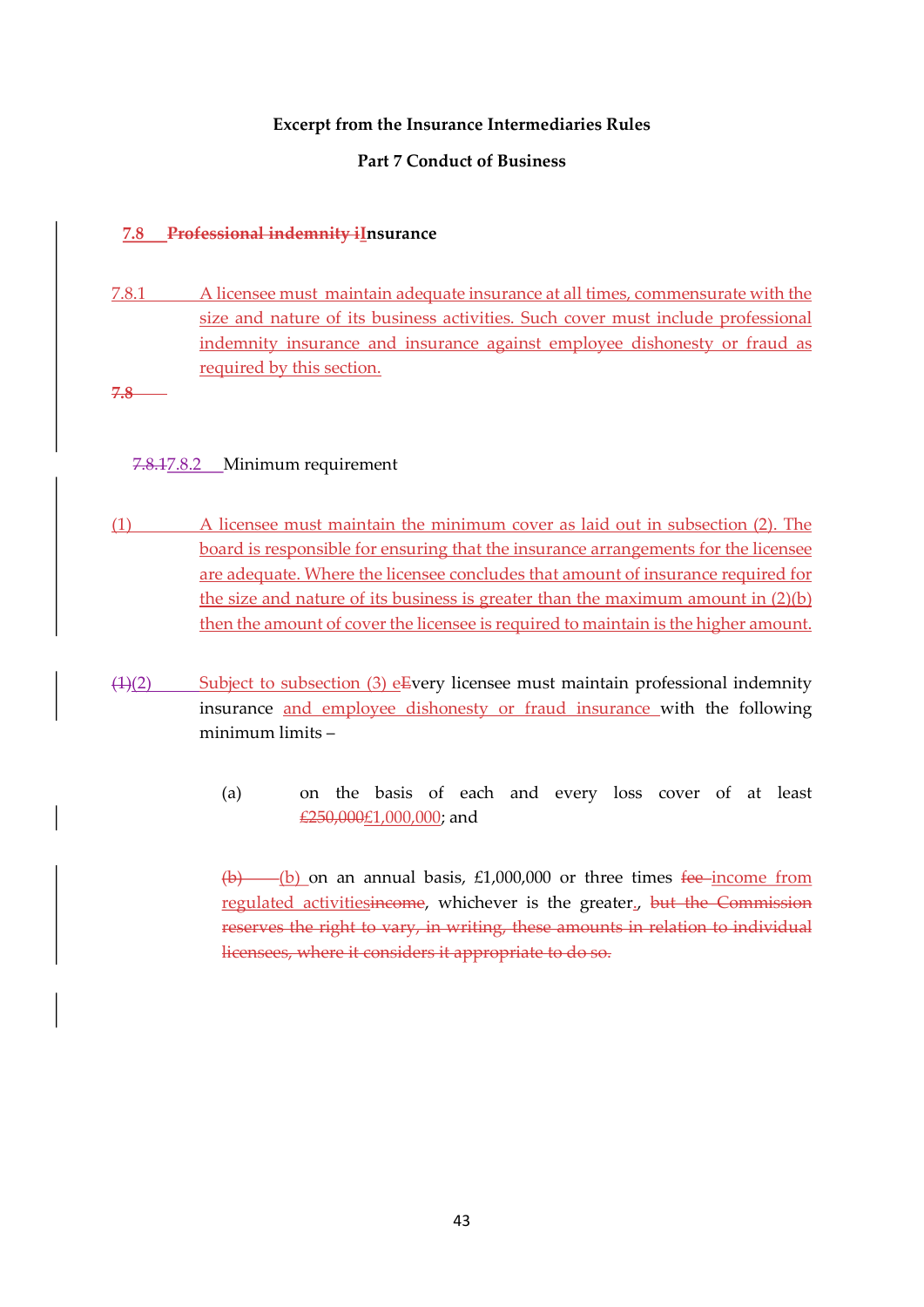## **Guidance**

The income from regulated activities should be based on the latest audited financial statements at the time of the relevant insurance renewal.

For the avoidance of doubt, insurance cover based on a prior year's audited financial statements does not need to be amended before the next annual renewal following the release of the following year's financial statements. However, a licensee is expected to consider whether additional cover should be arranged with immediate effect in the event that the audited financial statements show a material increase in regulatory income.

- (3) Where the licensee also carries out unregulated activities, the licensee must consider whether the minimum indemnity limit of its insurance policies and scope of the insurance cover are appropriate for its businesses as a whole, taking into account possible claims that may also arise from unregulated businesses.
- (4) Notwithstanding Rule 7.8.2(2), above, a licensee is not required to have aggregate insurance cover exceeding £10,000,000 provided that the Board of the licensee has considered and decided that such level of cover is appropriate and sufficient for its business. The licensee must be able to evidence the Board's assessment if requested by the Commission.

#### **Guidance**

The consideration by a licensee of its insurance requirements should be clearly documented at local board or senior management level to demonstrate how the decision was made. The Commission expects all licensees, whether or not they are part of organisations with offices elsewhere, to consider the insurance requirements for the entities in the Bailiwick of Guernsey.

Where a local operation is part of a group and the local board or management do not consider the cover available to the Guernsey licensee to be adequate the Commission expects the board or management to make arrangements to maintain appropriate cover. This may include purchasing a separate policy for the local operation.